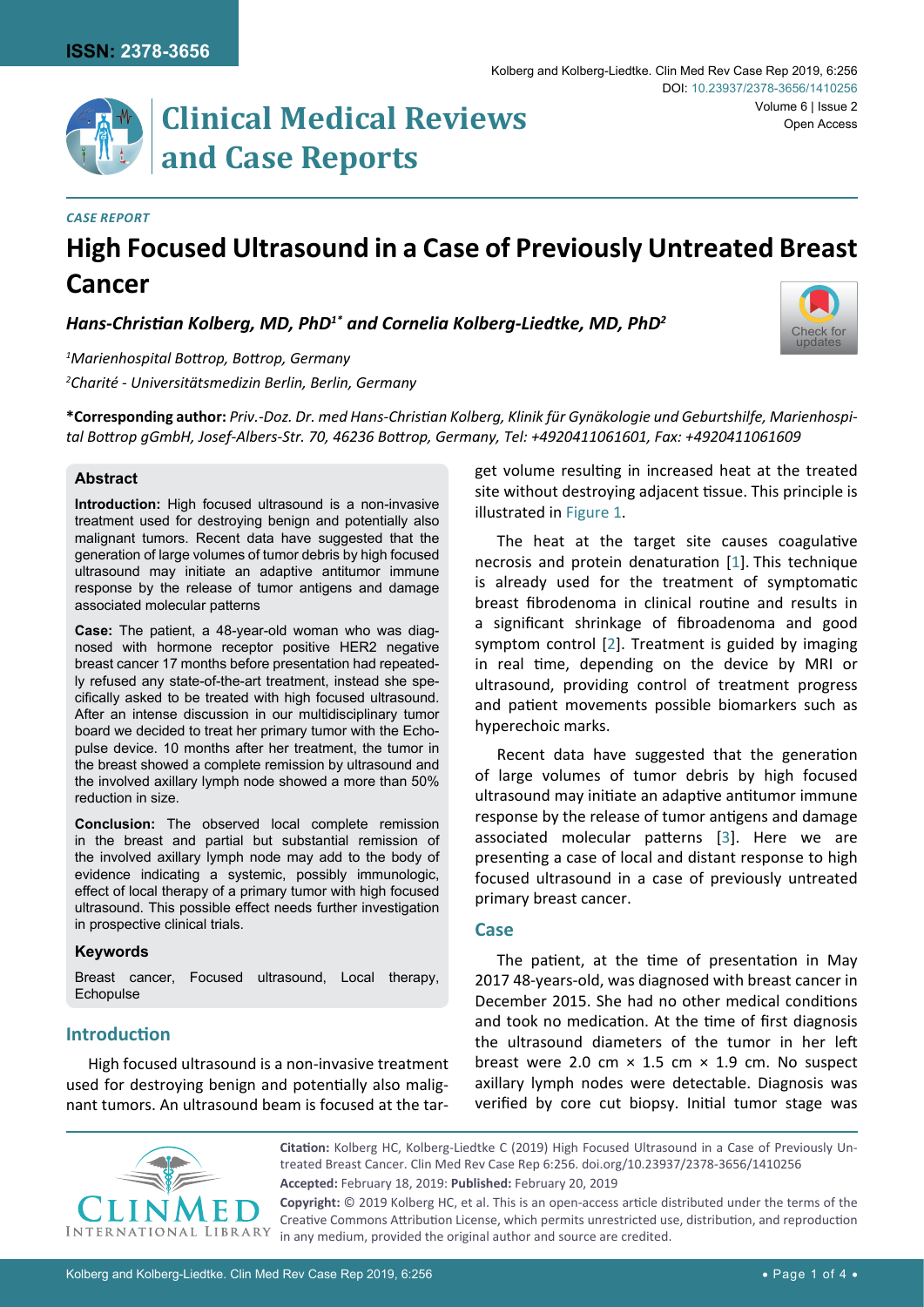<span id="page-1-0"></span>

reported as cT2 cN0 Mx G2, estrogen receptor positive, progesterone receptor positive, HER2neu negative. The patient refused staging and also repeatedly refused any recommendations regarding surgery, radiation and systemic therapy. In May 2017, 17 months after first diagnosis, she was first seen in our center. She had no symptoms of distant disease, her tumor measured 3.41 cm  $\times$  3.58 cm  $\times$  2.43 cm. In her left axilla a lymph node was palpable measuring 2.34 cm  $\times$  1.77 cm  $\times$  1.0 cm by ultrasound and showing all signs of malignancy. We urgently recommended her to accept state-of-theart therapy for her breast cancer and went through all the options with her again. After intense counseling she repeatedly refused surgery, radiation and/or any kind of systemic therapy again and specifically asked for treatment with highly-focused ultrasound. We repeatedly stated that high focused ultrasound in breast cancer was still highly experimental, that no estimates about a possible success could be given and that high focused ultrasound was no suitable alternative to stateof-the-art therapy. The patient insisted and we after discussion in our multidisciplinary tumor board and also in our multidisciplinary board on focused ultrasound agreed to treat her in an individual concept without any estimates about a possible treatment effect whatsoever.

After obtaining informed consent of the patient for this individual approach we treated her breast tumor with high focused ultrasound using the Echopulse device (Theraclion, Malakoff, France) that has received a CEmark for the treatment of breast and thyroid nodules.

<span id="page-1-1"></span>

The device is depicted in [Figure 2.](#page-1-1) In clinical routine the only breast tumors treated with

the Echopulse are fibroadenomas. The visualization and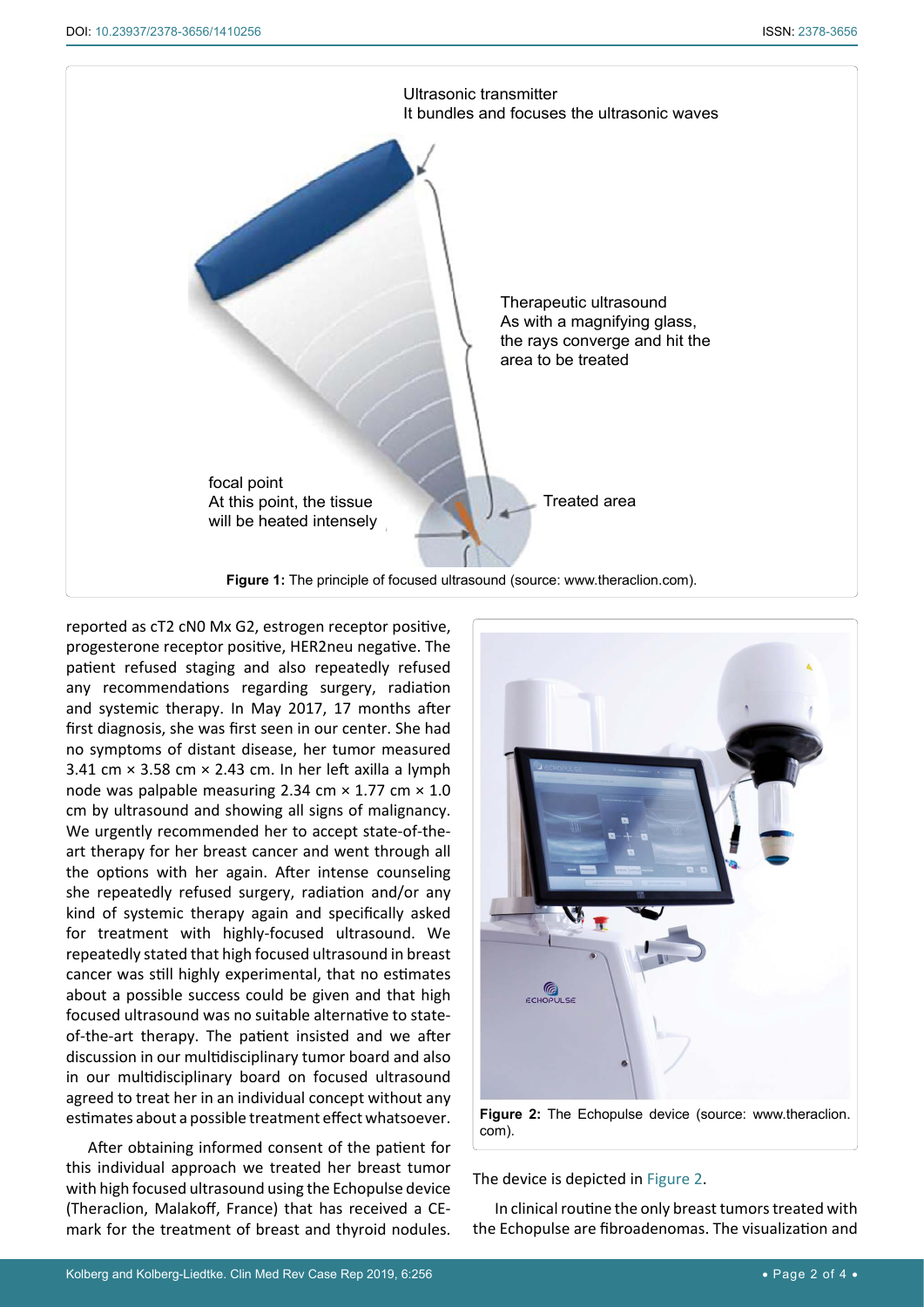<span id="page-2-0"></span>

**Figure 3:** Breast tumor before echotherapy.

<span id="page-2-1"></span>

**Figure 4:** Breast tumor immediately after echotherapy with hyperechoic marks.

treatment unit (VTU) of the device includes a 7.5-12 MHz diagnostic transducer and a 3.0 MHz therapeutic imaging transducer. The VTU of the Echopulse performs tissue imaging, power delivery, measurements of the temperature of the cooling liquid and the applied pressure. The skin is cooled to 12-14 °C during the course of the treatment to prevent heat-associated side effects. Temperatures in the target region are reaching 80 °C during treatment. The treatment was performed in local anesthesia. During echotherapy the tumor showed hyperechoic marks that in breast fibroadenomas are associated with successful treatment. Pre- and posttreatment images are shown in [Figure 3](#page-2-0) and [Figure 4](#page-2-1).

After performing high focused ultrasound we again urgently recommended her to accept and undergo regular treatment for her breast cancer. The patient again refused, but showed up for a follow-up in October 2017, 5 months post echotherapy. She had no symptoms of distant disease, her breast cancer measured 2.78 cm × 2.99 cm × 1.99 cm by ultrasound, a reduction in volume by 44.5%. The lymph node in her left axilla measured 2.77 cm × 2.77 cm × 1.19 cm, a progression compared to the measurement 5 months before. As before the patient refused any state of the art therapy. The next follow up in March 2018 showed a complete remission of the breast tumor in ultrasound and a remission of her axillary lymph node to 0.9 cm. She refused staging but showed no symptoms of distant disease.

### **Conclusion**

Successful treatments of breast cancer cases with ultrasound guided high focused ultrasound resulting in complete destruction of the tumors and a favorable local control have been reported [[4,](#page-3-3)[5](#page-3-4)]. "Treat and resect" studies demonstrated that high focused ultrasound does not only result in a favorable local control but also in a significant tumor necrosis [[6](#page-3-5)]. Furthermore, it has been discussed that tumor debris resulting from high focused ultrasound may generate the release of tumor antigens stimulating the immune system [[7](#page-3-6)]. Theoretically this stimulation of an immune answer could result in the creation of an *in-situ* cancer vaccine with an impact on tumor sites distant from the treated target site such as regional lymph nodes or metastatic disease in analogy to the abscopal effect seen after local radiotherapy with high doses [[3](#page-3-2)]. This effect is not exclusive for focused ultrasound, other thermal approaches of killing cancer cells have also been successful [[8](#page-3-7)]. Of course the possibilities of high focused ultrasound are exceeding the observations in this case by far. It has been demonstrated that high focused ultrasound can release drugs encapsulated in microchambers, a concept that could in the future dramatically reduce the side effects of chemotherapy [[9\]](#page-3-8).

With the case presented here we did not only see a local complete remission in the breast detected by ultrasound but also a partial but substantial remission of the involved axillary lymph node. Although we are extremely cautious regarding the interpretation of a single case, the shrinkage of a regional lymph node as an untreated site may add to the body of evidence indicating a systemic, possibly immunologic, effect of local therapy of a primary tumor with high focused ultrasound. Our observation could be explainable by the possible effects of tumor ablation: (1) Destruction of tumor mass (2) The release of tumor antigens, making them available for uptake by antigen-presenting cells, (3) The release of damage-associated molecular patterns and (4) Creation of an *in situ* antigen depot containing all types of tumor proteins already described [[3,](#page-3-2)[10](#page-3-9)[,11](#page-3-10)].

This possible effect needs further investigation in prospective clinical trials, optimally in combination with immune therapies such as checkpoint inhibitors.

#### **Statement**

HCK and CKL contributed equally to the submitted work.

## **Acknowledgements**

The authors confirm that there has been no outside funding for the submitted work.